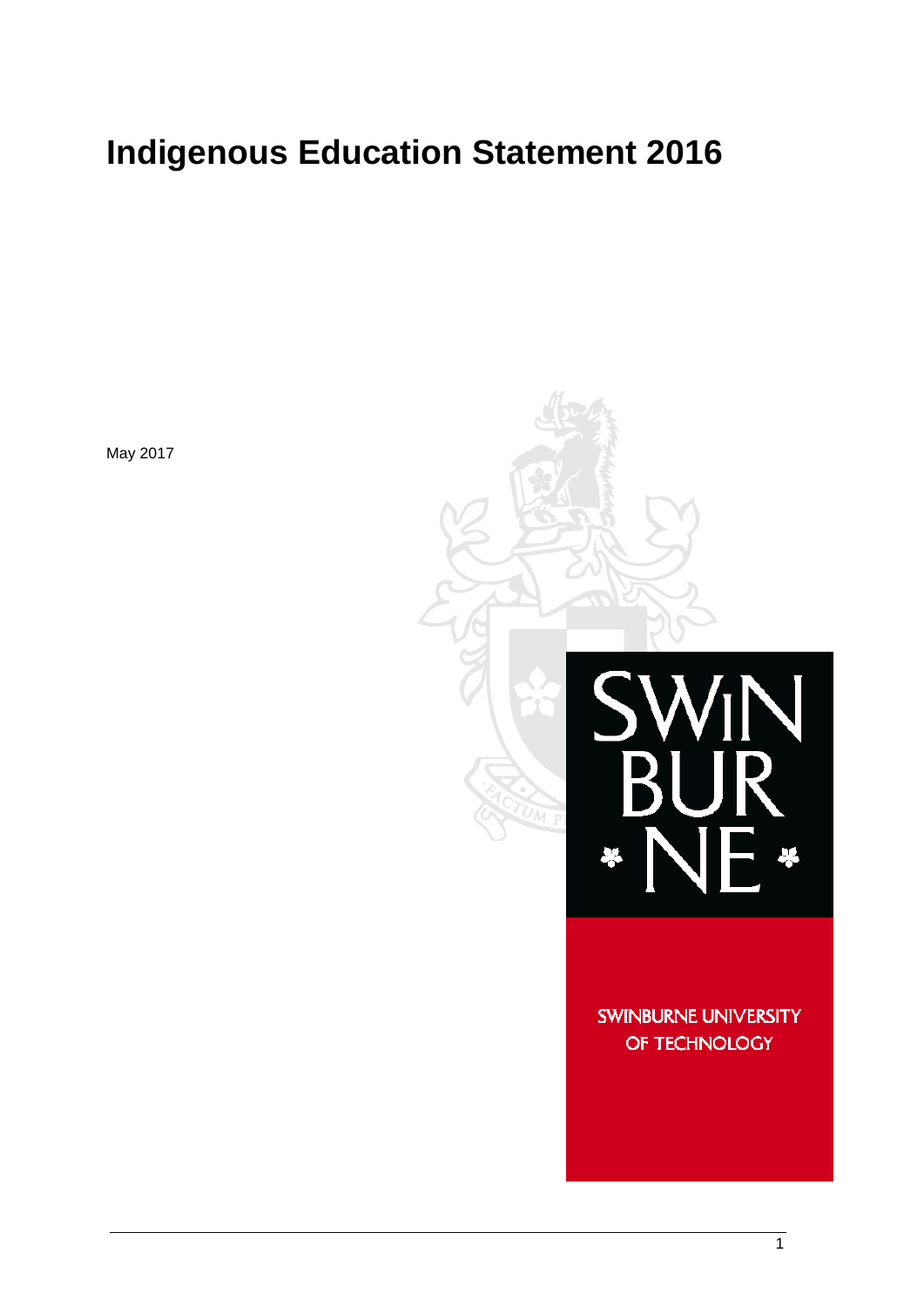# **INDIGENOUS EDUCATION STATEMENT 2016 Swinburne University of Technology**

# **Section 1: Achievement of National Aboriginal and Torres Strait Islander Education Policy (AEP) Goals in 2016 and plans for future years**

## **1.1 To establish effective arrangements for the participation of Aboriginal and Torres Strait Islander people in educational decision-making**

Swinburne University of Technology is committed to improving educational access, participation and outcomes for Indigenous individuals and communities. The University is guided by the *Swinburne University of Technology Act 2010*, the *National Aboriginal & Torres Strait Islander Education Policy (AEP)* and other Commonwealth and Victorian Government policies related to social inclusion in tertiary education. These, together with the University's *2025 Strategic Plan*, *Reconciliation Action Plan -* and other targeted University-wide strategies provide the framework for Indigenous engagement, participation and employment at Swinburne.

Swinburne prides itself as an institution focused on high-impact global research, high-quality teaching and active engagement with both industry and the community, offering a broad range of educational programs from Certificate to PhD level. Led by the Vice Chancellor, senior leaders within the University are responsible for furthering the broad Indigenous agenda, across pathways, vocational, higher education and research sectors. As outlined in Swinburne's Reconciliation Action Plan (RAP) 2014–16 (see Attachment 1), our Vision for Swinburne and its relationship with Aboriginal and Torres Strait Islander peoples and their communities is for:

- An inclusive and welcoming University culture and learning environment, that values Aboriginal and Torres Strait Islander people's identity, cultures and traditions, and that appreciates '*twoways'* knowledge and learning
- Increased levels of participation and achievement across all areas of the University
- Educational programs that meet the expectations and needs of individuals and communities, with appropriate delivery models and support services
- Relevant research across a broad range of domains, conducted consultatively and in a culturally appropriate manner
- Attractive employment, professional development and career opportunities
- Capacity building at community and regional levels in line with the aspirations of individuals and communities.

The RAP steering committee provides governance and oversight of RAP development and strategic direction. This group is chaired by Ian Hamm, a Yorta Yorta man who has been actively involved in the Victorian Indigenous community in a personal and professional capacity for many years. He currently holds a senior role in the Victorian Government. The RAP steering committee has five member positions identified specifically for Aboriginal and/or Torres Strait Islander representation: industry, community, and internal representation from teaching and research. This committee reports directly to the Vice Chancellor and provides a yearly report to University Council.

In order to achieve the RAP vision, a RAP working group has also been established. Membership includes key stakeholders across the University, from faculties, research areas, pathways and vocational education, the multi-faith centre and student representatives. This working group is chaired by an Aboriginal academic – Andrew Peters – and three other members are Aboriginal. This group monitors the achievement of all RAP actions, develops strategies to achieve objectives, develops reports and presentations to inform senior management and the RAP steering committee, and promotes achievements.

In 2016, both the RAP steering group and working group actively worked on the development of a new RAP for 2017-2019. This RAP will be launched in 2017.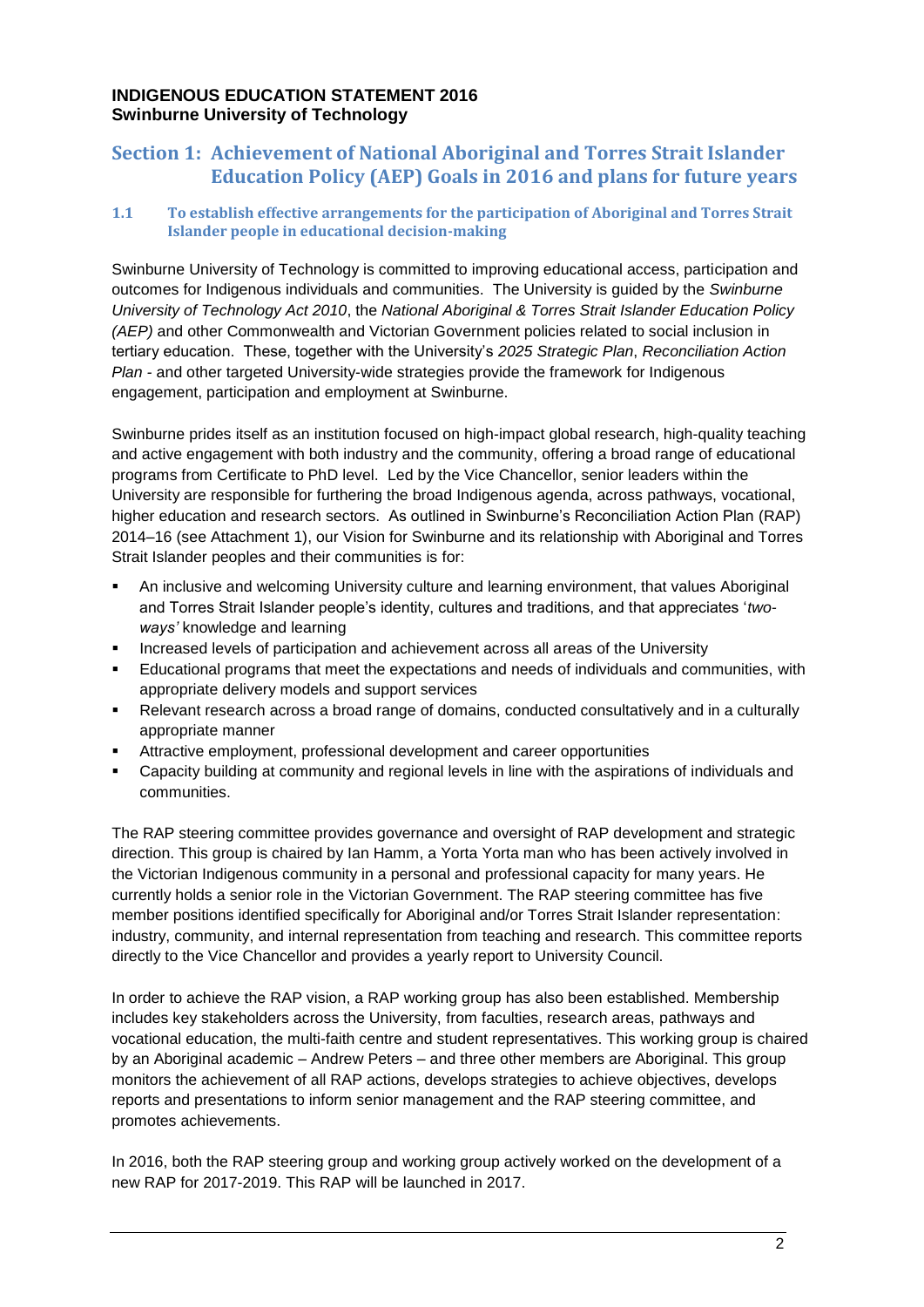#### **1.2 To increase the number of Aboriginal and Torres Strait Islander peoples employed as academic and non-academic staff in Higher Education institutions**

Swinburne's 2009 Indigenous Employment Strategy was redeveloped as part of the RAP and approved by the University Executive Group in 2015. The strategy was launched during Reconciliation Week 2016 (See Attachment 2).

As outlined in the RAP, the strategy's objective is to *Increase recruitment and retention of Aboriginal and Torres Strait Islander employees at Swinburne in accordance with the organisational People Strategy.* The key goals of this strategy are to close employment gaps between Indigenous and nonindigenous Australians, to develop the cultural capability of the organisation, and to ensure Indigenous staff have access to sufficient and appropriate professional development to allow for career progression at the same rate as non-indigenous employees.

Some of the key initiatives implemented in 2016 to support the strategy are:

- $\triangleright$  Development of the Indigenous Employment training module, which is currently being rolled out across the university. The training examines issues such as historical context, detriment, closing the gap. This is a face-to-face training is aimed at Managers and staff who have recruiting responsibilities and aims to improve the capacity of existing Swinburne staff to recruit and retain Aboriginal and Torres Strait Islander people.
- $\triangleright$  Implementation of a strategy to ensure employment opportunities are more visible to Aboriginal and Torres Strait Islander people in Victoria. There has been targeted advertising of positions in Indigenous specific publications such as National Indigenous Times, and the Koorie Mail amongst others.
- $\triangleright$  Offering of specific professional development for staff and students such as "Walk-About" around the Yarra river"
- $\triangleright$  Development and roll out of the E-learning Cultural Awareness training module completed by all staff as part of professional development and induction requirements.
- $\triangleright$  Improved HR data collection systems so we can better identify Aboriginal and Torres Strait staff and measure success and provide appropriate support.

As a result, in 2016 there were at least 2 positions successfully appointed that were identified for Aboriginal and Torres Strait Islander candidates.

| Organisational unit                   | Indigenous<br>academic staff<br>(n) | Indigenous<br>professional staff<br>(n) | Indigenous<br>staff total<br>(n) |
|---------------------------------------|-------------------------------------|-----------------------------------------|----------------------------------|
| <b>Higher Education</b>               |                                     |                                         |                                  |
| <b>Corporate and Student Services</b> |                                     |                                         |                                  |
| Pathways and Vocational Education     |                                     |                                         |                                  |
| Totals                                |                                     | G                                       |                                  |

## **Table 1 Indigenous staff members, continuing and fixed term positions, 2016**

Additional opportunities for employment of Aboriginal and Torres Strait Islander people were also provided through the partnerships developed as part of Swinburne's Indigenous Futures Collaboration Project. This project was funded by the Commonwealth Government's Higher Education Participation and Partnerships Programme (HEPPP). Its aim was to increase participation in, and successful completion of, higher education studies by Aboriginal and Torres Strait Islander people. The project supported Indigenous people living in varied settings to further their education by raising awareness of study options online and mapping clear vocational pathways to higher education. A further 13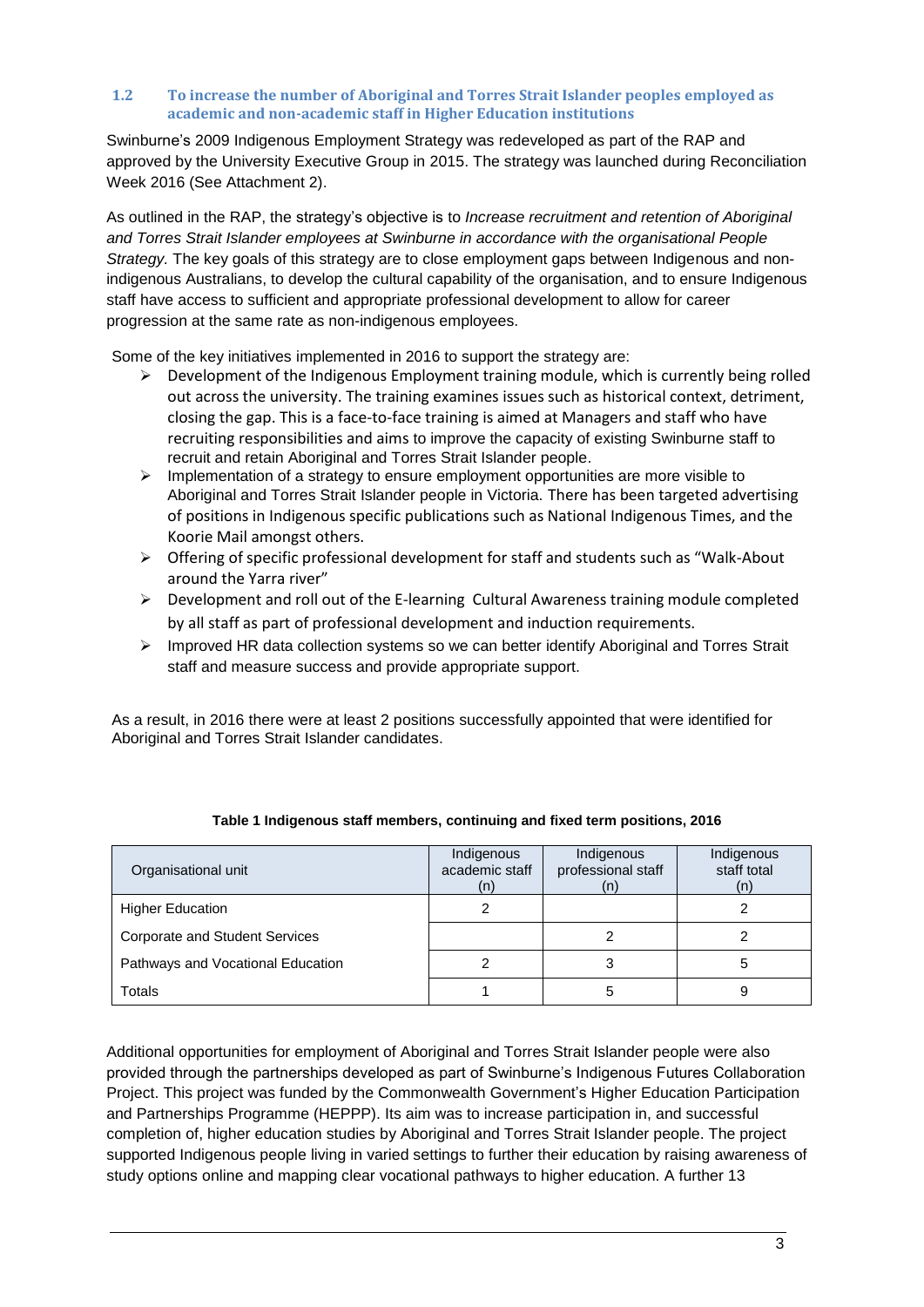Indigenous staff were employed either directly by Swinburne or one of its partners through this project. These included roles as Project Managers (2), Project Officer – Community and Industry Engagement (1), Trainers (4), Learner Support Workers (2), administration officer (1) and developers of digital course materials (3).

Further to this, Swinburne created an Aboriginal and Torres Strait Islander Research Fellowship in 2016. Under this scheme, a three-year fellowship will be awarded annually. The inaugural fellowship was awarded in 2017.

Data on Swinburne's casual employment is much less reliable, largely because the Aboriginal and Torres Strait Islander status of the individuals employed on a casual basis is often unknown. Data is also incomplete for short-term casual work of various types undertaken in connection with research projects in remote parts of Australia.

Swinburne's commitment to boosting employment of Aboriginal and Torres Strait people will be further consolidated with the launch of the new RAP in 2017

## **1.3 To ensure equitable access for Aboriginal and Torres Strait Islander students to higher education**

Swinburne facilitates access for Indigenous students through modified entry requirements using VTAC's umbrella program, the Special Entry Access Scheme (SEAS), and direct entry special consideration processes. The SEAS and special consideration scheme allow Indigenous students to apply for special consideration of circumstances that include location, educational history, health and/or socio-economic disadvantage (students provide community and family contact details for the purposes of confirming Aboriginality).

In 2016, 149 Aboriginal and/or Torres Strait Islander students commenced study in higher education at Swinburne – an increase on the previous 3 years enrolments (Table 2).

Swinburne's online course delivery greatly contributes towards the University's equity agenda as it facilitates access to higher education for under-represented groups by virtue of the flexibility it offers learners to control the place, time and pace of their study.

|                                                   | Commencements in higher education (n) |        |        |        |  |  |
|---------------------------------------------------|---------------------------------------|--------|--------|--------|--|--|
|                                                   | 2013                                  | 2014   | 2015   | 2016   |  |  |
| Aboriginal and Torres Strait Islander<br>students | 62                                    | 44     | 88     | 149    |  |  |
| Other domestic students                           | 10,947                                | 11,291 | 11,768 | 11,446 |  |  |
| Totals                                            | 11,009                                | 11,335 | 11,856 | 11,595 |  |  |

|  | Table 2 Students commencing in higher education at Swinburne, onshore, 2013 - 2016 |  |
|--|------------------------------------------------------------------------------------|--|
|--|------------------------------------------------------------------------------------|--|

A range of scholarships is also actively promoted to current and prospective Indigenous students at Swinburne including Commonwealth scholarships such as the Indigenous Access Scholarship and the Indigenous Commonwealth Education Costs Scholarship (Table 3).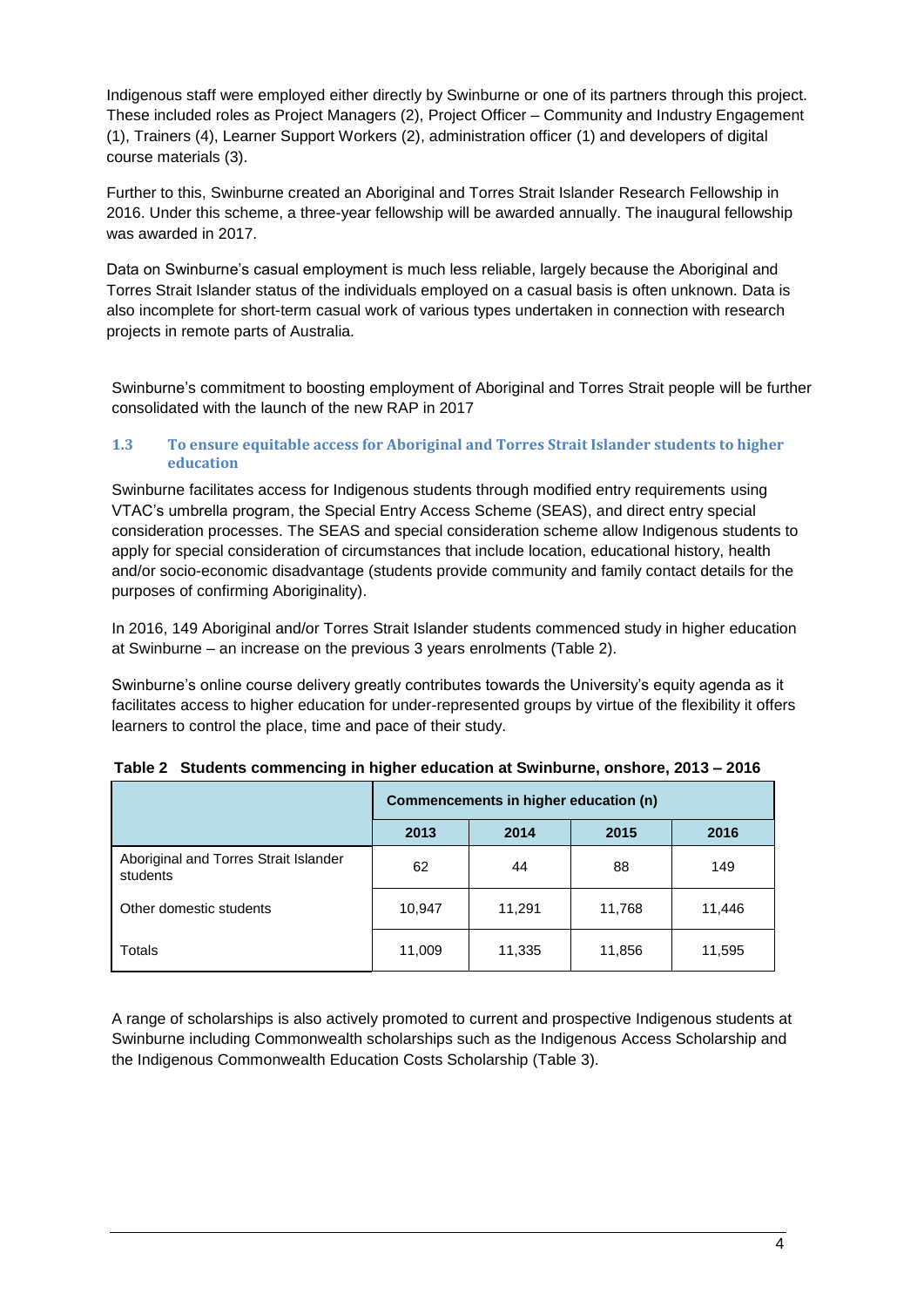| <b>Scholarship Details</b>                                                   | <b>Funded</b> | No.<br>awarded | Value per<br>semester | Annual<br>value | Annual<br><b>Funding</b><br>provided |
|------------------------------------------------------------------------------|---------------|----------------|-----------------------|-----------------|--------------------------------------|
| Indigenous Commonwealth<br><b>Education Costs Scholarships</b><br>$(I-CECS)$ | Government    | 3              | \$1,271.50            | \$2.599         | \$7797                               |
| <b>ICECS</b> continuing from<br>previous year(s)                             | Government    | 4              | \$1,271.50            | \$2,599         | \$10396                              |
| Indigenous Commonwealth<br><b>Accommodation Scholarships</b><br>$(I-CAS)$    | Government    | $\mathcal{P}$  | \$2,599.50            | \$5199          | \$10398                              |
| ICAS continuing from previous<br>year(s)                                     | Government    |                | \$2,599.50            | \$5199          | \$5199                               |
| <b>Indigenous Access</b><br>Scholarships (IAS)                               | Government    | 5              | 2452                  | \$4904          | 24520                                |
| Total                                                                        |               | 15             |                       |                 | \$58310                              |

#### **Table 3 Indigenous Commonwealth Scholarship allocations at Swinburne, 2016**

In 2016, the University also provided scholarships linked with the Indigenous Futures Collaboration Project. As noted earlier, this Project is raising awareness of higher education opportunities in Indigenous communities, particularly in rural and remote areas, and providing pathways and access to mainstream tertiary courses for people from across the country through collaborative partnerships. It is also fostering a new whole-of-University approach to Indigenous education, based on the principles of educational excellence and access to high quality mainstream courses in science, technology and innovation. Through this project, Swinburne offered 13 Indigenous 'Try Online Learning' scholarships in 2016 to Aboriginal and/or Torres Strait Islander existing workers. The format is that Swinburne initially pays the student's fees for up to two subjects to encourage and support them to commence online learning through Swinburne Online. On successful completion of these two subjects, a further scholarship is available to the student for the next two subjects (and so on). This has been very successful. One advantage of this approach is that students can commit to learning in what they see as more achievable steps without a major upfront commitment. Further funding has been secured to continue to support the current students, and offer further scholarships to students in 2017.

The development of pathways from vocational education to higher education is also important in improving access to further educational opportunities. Swinburne makes use of its dual sector status in this regard, successfully delivering vocational education courses for Indigenous cohorts in areas including education support, alcohol and other drugs, community services, trades and multimedia. Swinburne takes an active role in partnering with Indigenous organisations to build workforce skills that will contribute significantly to community capacity. In 2016, there were 353 Aboriginal and/or Torres Strait Islander students who self-identified at enrolment in Swinburne's pathways and vocational education courses.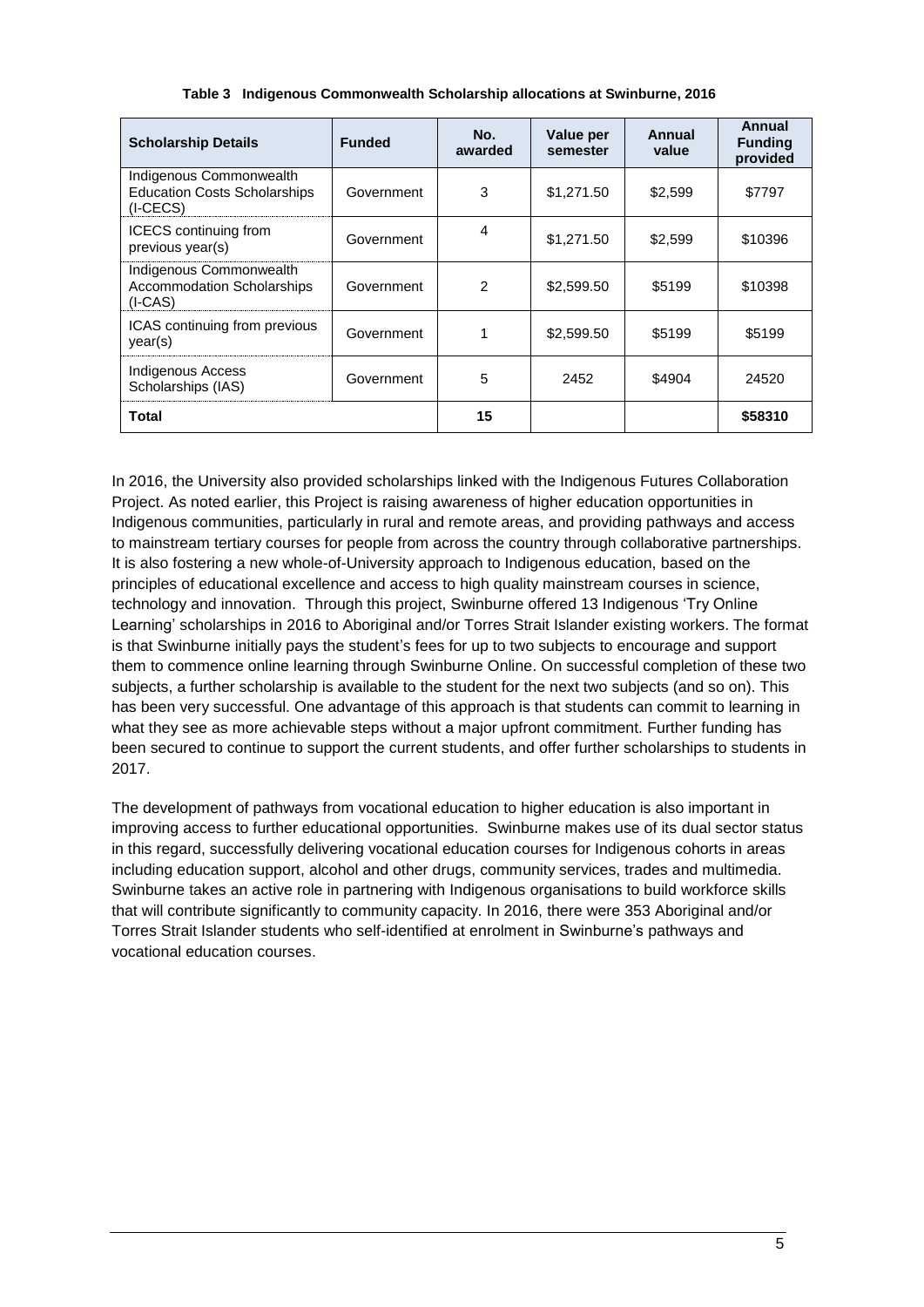#### **1.4 To achieve participation of Aboriginal and Torres Strait Islander students in higher education at rates commensurate with those of other Australians**

Swinburne is committed to building the participation of Indigenous students in tertiary education via ongoing community consultation. Indigenous student enrolments in higher education courses at Swinburne increased significantly in 2016: from 160 enrolments in 2015 to 260 in 2016 (Table 4). In 2016, 85% of the 260 Indigenous students at Swinburne were enrolled in higher education online.

|                                                | Student enrolments (n) |        |        |        |
|------------------------------------------------|------------------------|--------|--------|--------|
|                                                | 2013                   | 2014   | 2015   | 2016   |
| Aboriginal and Torres Strait Islander students | 99                     | 81     | 160    | 260    |
| Other domestic students                        | 22,413                 | 25,543 | 28,644 | 30,293 |
| Totals                                         | 22,512                 | 25,624 | 28,804 | 30,553 |

# **Table 4 Student enrolments in higher education at Swinburne, onshore, 2013 – 2016**

Most enrolments in recent years have been in the Society and Culture, Education, and Management and Culture broad fields of education (Table 5).

An important challenge for Swinburne in the future will be to attract more Indigenous students into courses in Natural and Physical Sciences, Engineering, Information Technology and Health fields. These are primary areas of strength at Swinburne, but historically have had low Indigenous participation rates.

#### **Table 5 Aboriginal & Torres Strait Islander enrolments in higher education at Swinburne, onshore, by broad field of education, 2013 – 2016**

|                             | 2013 | 2014           | 2015           | 2016 |
|-----------------------------|------|----------------|----------------|------|
| <b>Creative Arts</b>        | 8    | 7              | 15             | 20   |
| Engineering                 | 6    |                | 1              | 4    |
| Education                   | 17   | 19             | 45             | 84   |
| Health                      |      |                |                | 1    |
| Information Technology      |      | $\mathfrak{p}$ | $\mathfrak{p}$ | 4    |
| Management & Commerce       | 28   | 18             | 37             | 54   |
| Natural & Physical Sciences | 1    |                | $\mathfrak{p}$ | 2    |
| Society & Culture           | 39   | 33             | 58             | 90   |
| Total                       | 99   | 81             | 160            | 259  |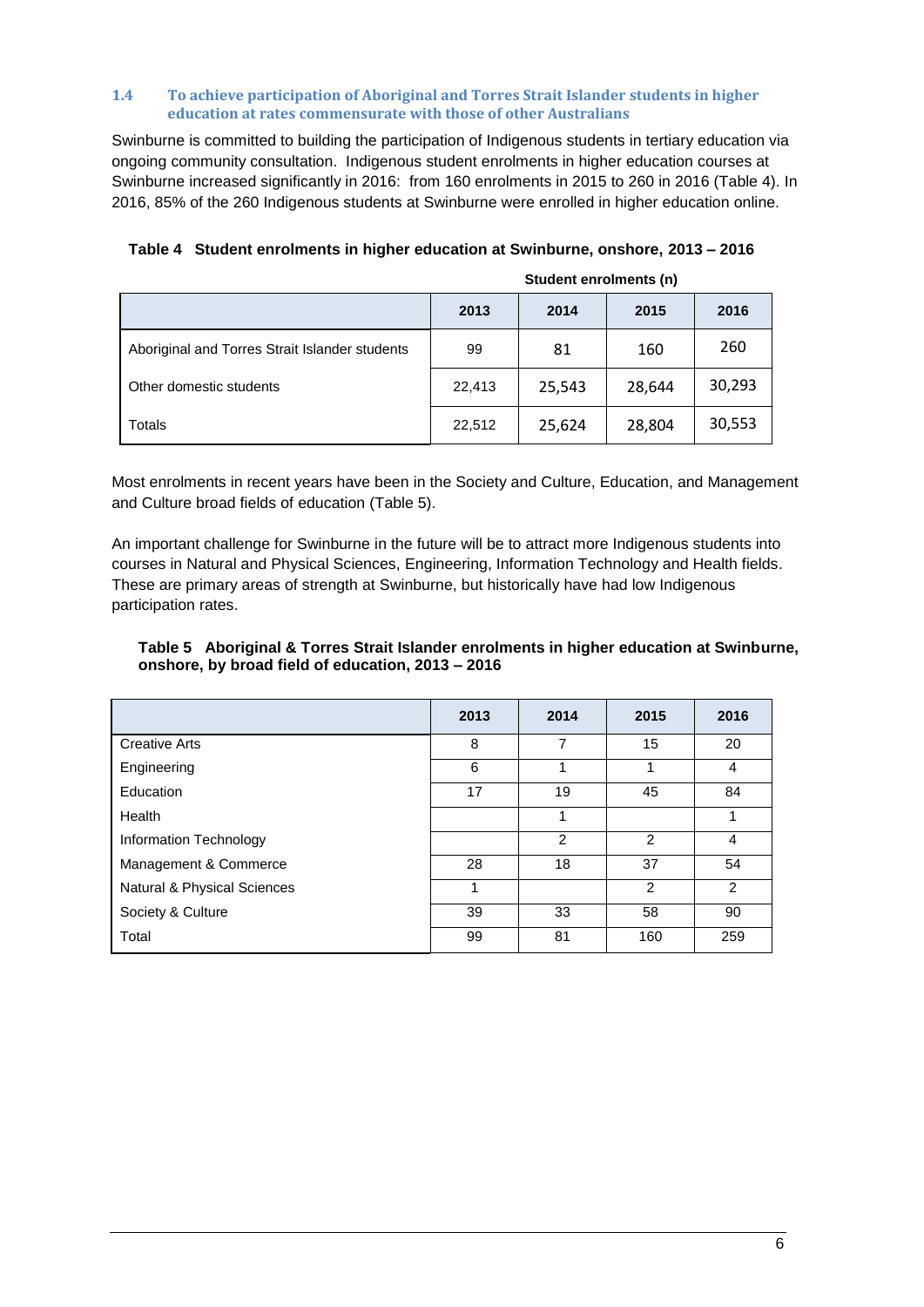At Swinburne, Aboriginal and Torres Strait Islander students participate in mainstream vocational education courses as well as in accredited courses specifically designed and delivered to meet the needs of Indigenous Australians. The participation of Indigenous students in all these courses is cultivated via ongoing community consultation with Indigenous Elders, academics and teachers, and through collaborative partnerships. Continued development of pathways into vocational education courses, and from vocational education to higher education courses, will further enable Indigenous students to choose options that offer potential for ongoing, meaningful employment. Swinburne is committed to developing education-to-employment pathways, and the career-related benefits of tertiary education are widely promoted. This work is complemented by the development and promotion of industry engaged learning and other programs.

For example, as part of the Indigenous Futures Collaboration Project, three demonstrator projects were conducted in partnership with organisations working with Indigenous communities in low socioeconomic status regions. These projects focused on increasing awareness, participation and achievement for Indigenous students, and they can be summarised as follows:

- $\triangleright$  a health and community services partnership with the Human Services Training Advisory Council NT, Carpentaria Disability Services, NT Carers and the Council for Aboriginal Alcohol Program Services (CAAPS) Aboriginal Corporation to develop new training techniques and resources using digital methodologies to maximise enrolments and completions in certificate and diploma course in community services and health in Indigenous communities
- $\geq$  a creative industries partnership with Goolarri Media Enterprises to adapt existing Goolarri certificate level and Swinburne higher level courses to provide pathways for students into Swinburne degree courses that they can complete while living in the Kimberley region
- $\triangleright$  an education partnership with Australian Catholic University and NAHRI Inc which worked with the Queensland Education Department and others to develop digital delivery and gap training in the Certificate IV in Education Support to Aboriginal and Torres Strait Islander education, liaison and support workers in schools and pre-schools. As well as building the capacity and interest of these workers in undertaking higher education, their increased and recognised skills are expected to have an impact on the young people and communities they work with

There is also a desire to increase Indigenous participation at postgraduate study level. As articulated in the [RAP,](http://www.swinburne.edu.au/corporate/spq/docs/swinonly/Plans_2014/140430%20Research%20&%20%20Development%20Strategy%20v3.1.pdf) Swinburne is committed to improving Indigenous participation in research and HDR study and an Indigenous Education & Research Committee is working with Indigenous leaders to address barriers to participation.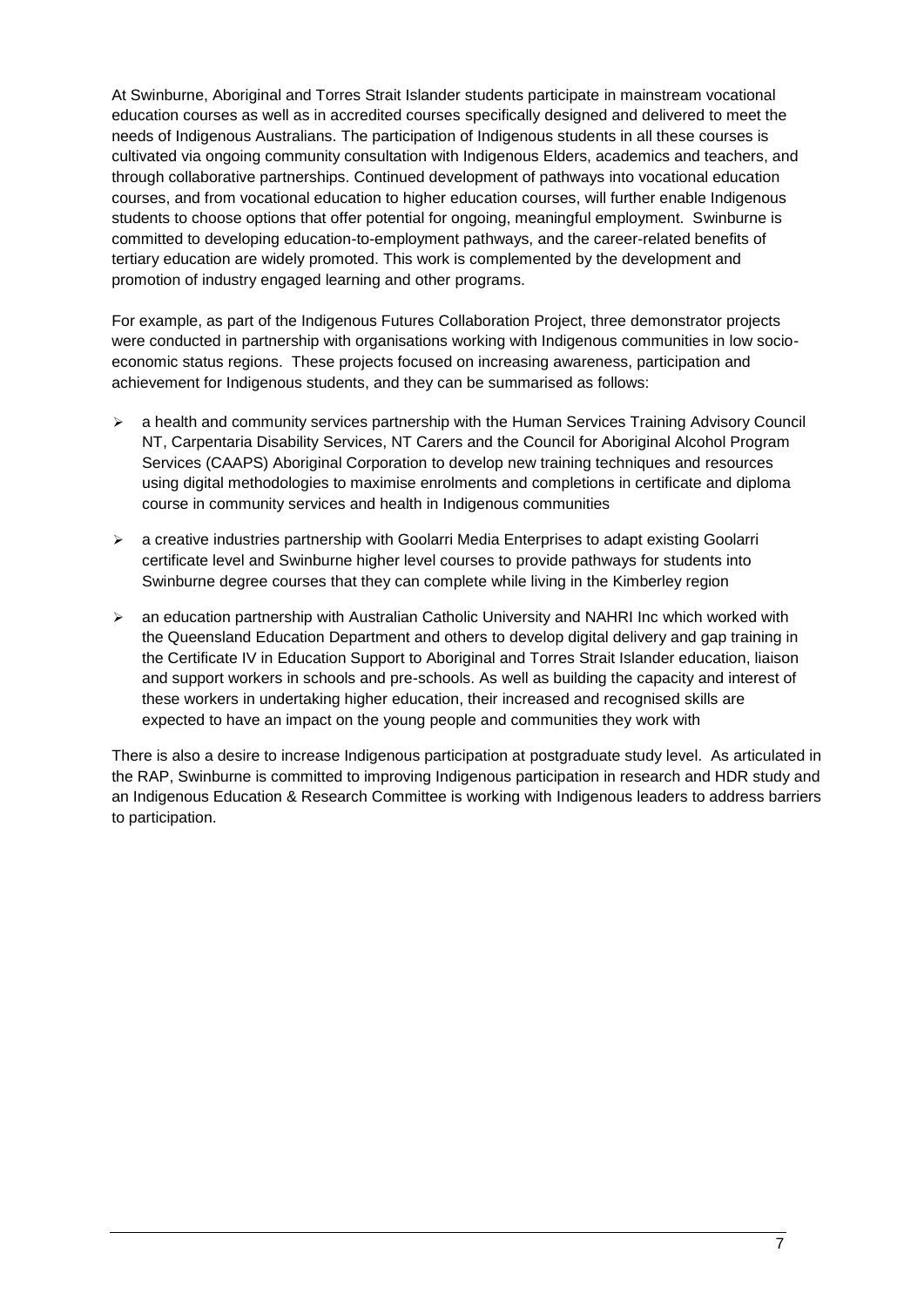#### **1.5 To enable Aboriginal and Torres Strait Islander students to attain the same graduation rates from award courses in higher education as for other Australians**

Fourteen Indigenous students completed a higher education course at Swinburne in 2016, including four graduating from postgraduate and higher degree study (Table 6). We would expect this figure to continue the upward trend of recent years, with the increase in enrolments in 2016 (see table 4 and table 6), and the engagement strategies and RAP initiatives implemented.

| <b>Higher education courses</b>                | Completions (n) |       |       |       |  |
|------------------------------------------------|-----------------|-------|-------|-------|--|
|                                                | 2013            | 2014  | 2015  | 2016  |  |
| Aboriginal and Torres Strait Islander students |                 |       |       |       |  |
| $\triangleright$ Undergraduate                 | 8               | 5     | 6     | 10    |  |
| $\triangleright$ Higher Degree                 | 0               |       |       | 1     |  |
| $\triangleright$ Other Postgraduate            | 3               | 1     | 5     | 3     |  |
| $\triangleright$ Total                         | 11              | 6     | 11    | 14    |  |
| <b>Other domestic students</b>                 |                 |       |       |       |  |
| $\triangleright$ Undergraduate                 | 2,039           | 2,705 | 2,717 | 2,863 |  |
| > Higher Degree                                | 58              | 63    | 38    | 67    |  |
| Other Postgraduate<br>➤                        | 679             | 902   | 1056  | 1,152 |  |
| $\triangleright$ Total                         | 2,776           | 3,670 | 3,811 | 4,082 |  |

**Table 6 Aboriginal & Torres Strait Islander student completions, Swinburne, 2013 – 2016**

To further strengthen participation and academic achievement for all student cohorts, particularly Indigenous students, the University's *[Learning & Teaching Strategy](http://www.swinburne.edu.au/corporate/spq/docs/swinonly/Plans_2014/2020%20L&T%20Strategy_web.pdf)* articulates and emphasises initiatives and targets to provide opportunities for students to develop their level of knowledge and skills required for success as self-directed learners and graduates.

Swinburne's Indigenous Education Office works with the higher education faculties and pathways and vocational education departments to support Indigenous students via several support programs. These include advice and assistance at the time of course selection and enrolment, and study and academic skills support (tutoring) and ongoing mentoring, as required. As a result of these initiatives, Indigenous students feel more at ease in their learning environment and better prepared to undertake and complete their studies. These are vital tools for the success of Indigenous students at Swinburne and in the wider community.

With the implementation of the University's first RAP in 2014–16, the redevelopment of the RAP for launch in 2017 and through targeted University-wide initiatives, the University is progressing towards achieving its target of increasing participation and educational attainment for Indigenous people and communities.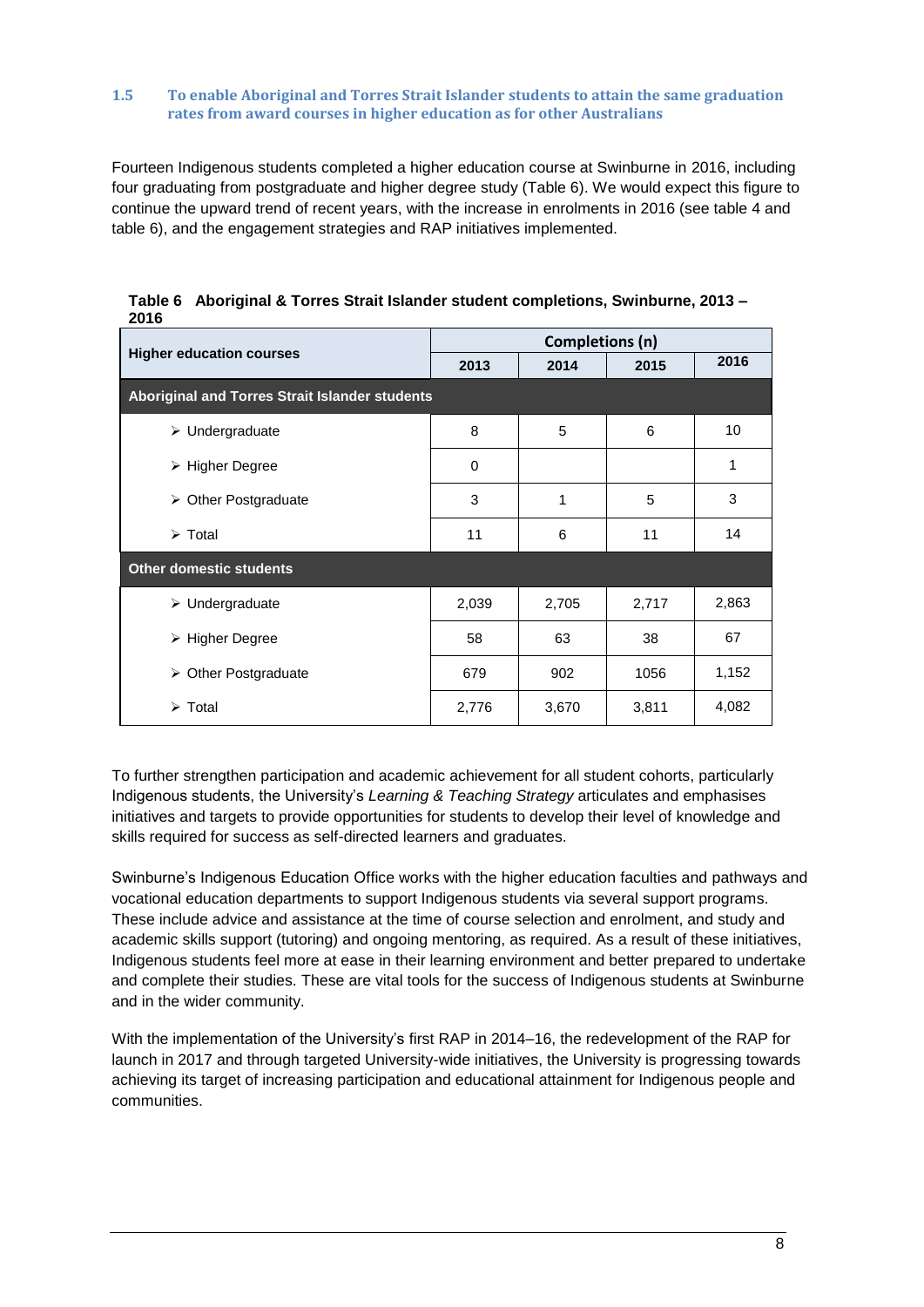# **1.6 To provide all Australian students with an understanding of, and respect for, Aboriginal and Torres Strait Islander traditional and contemporary cultures**

# **Teaching**

Swinburne is committed to the teaching of Indigenous studies and cultures, as evidenced by the development and delivery of Indigenous-specific units.

Swinburne's Faculty of Health, Arts and Design (FHAD) currently offers a minor higher education study sequence in Indigenous studies:

- $\triangleright$  Indigenous Australian Experiences
- $\triangleright$  Indigenous Representations
- $\triangleright$  International Indigenous Perspectives
- $\triangleright$  Indigenous Enterprise & Entrepreneurship

FHAD also offers an Indigenous education unit that is compulsory for all Education students:

 $\triangleright$  Indigenous Education and Perspectives

Further work was undertaken during 2016 to develop a major in Indigenous Studies.

There are also many other units at Swinburne, across higher education and pathways and vocational education, that engage with Indigenous knowledge, pedagogies and curriculum.

Using the skills of Indigenous Elders, academics and teachers, the promotion of culture within the University's courses and units is in line with community expectations for Indigenous education. Moreover, it contributes to a rewarding and successful learning experience for cohorts that include a mix of Indigenous and non-Indigenous students.

## **Research and Engagement**

The University has also continued to build on its international reputation for innovative social research and engagement. Work in this area extends to community-engaged research and consultancy. Previous and current examples of engagement include:

- $\triangleright$  ARC Linkage funded project led by Professor Andrew Gunstone, in collaboration with seven Partner Organisations, to study the history and impact of Stolen Wages policies in Victoria.
- ▶ NCSEHE funded project led by Professor Andrew Gunstone and Dr Katya Pechenkina, along with CDU colleagues, into identifying strategies for improving vocation to higher education transitions for Indigenous learners.
- $\triangleright$  Research conducted by Dr Karen Hughes exploring the social contexts and interplays of gender and race in the extremities of wartime. This is an ARC Indigenous Discovery project led by the University of Sydney.
- ARC Linkage funded project led by Associate Professor Ellie Rennie and Professor Julian Thomas, with the Centre for Appropriate Technology (an Indigenous owned research centre in Alice Springs) and the Central Land Council, to study home internet and computing in remote Aboriginal communities in Central Australia.
- Research conducted by Associate Professor Kurt Seemann on Indigenous Participation in a Low-Carbon Economy – an ARC Linkage funded project led by Curtin University of Technology.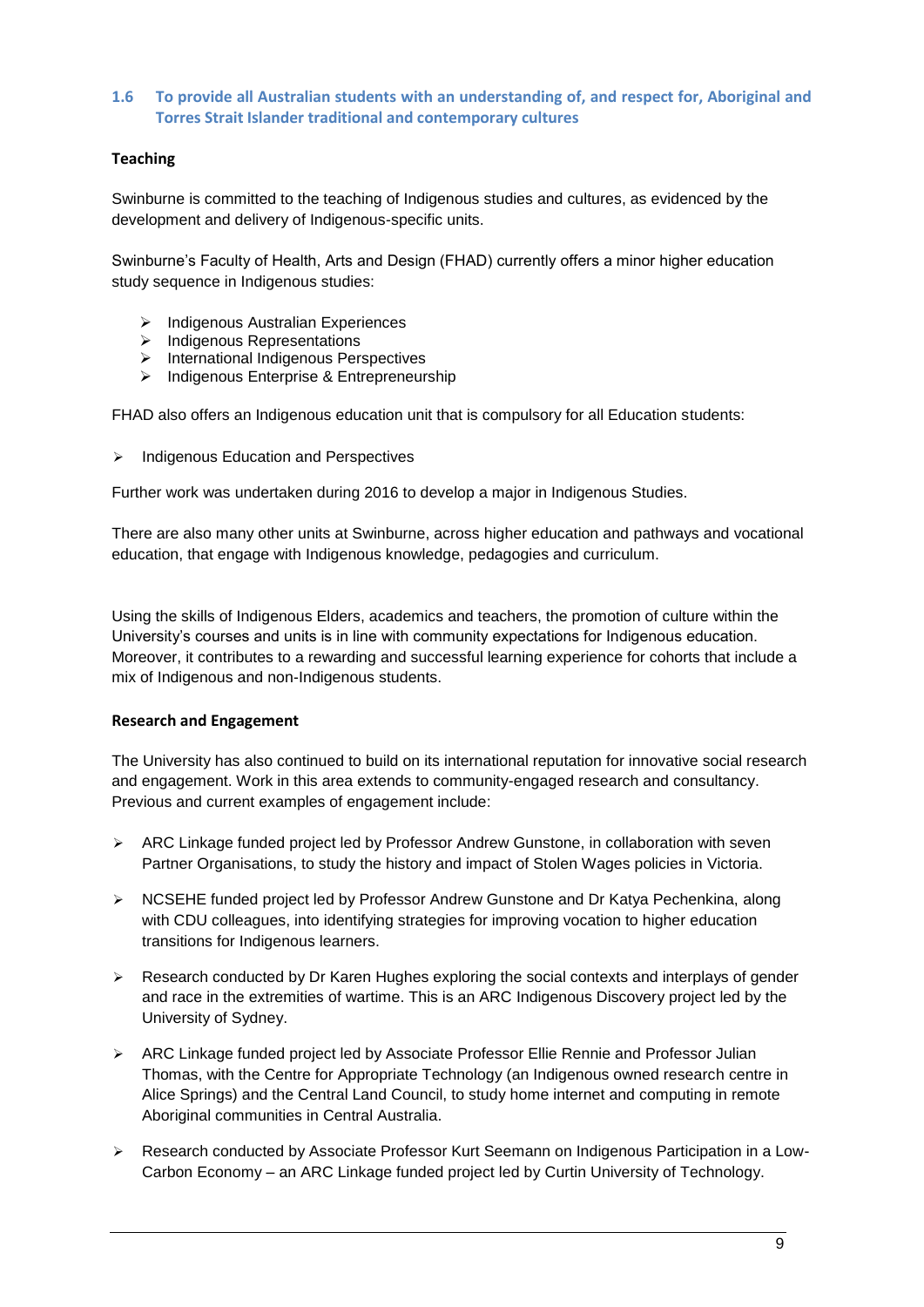- **EXECT** Research led by Dr Rowan Bedggood with the Marra Worra Aboriginal Corporation to investigate 'Ways of supporting the operations of a remote Indigenous non-government organisation: Designing business processes which suitably uphold local culture and lore'.
- $\triangleright$  Convening the international Historical Justice and Memory Research Network through Professor Klaus Neumann of Swinburne's Institute for Social Research (ISR).
- PhD project by Andrew Peters that produced an undergraduate textbook on Indigenous studies, focusing on contemporary identity and education.
- $\triangleright$  PhD research conducted by Ms Sadie Heckenberg on cultural safety and Indigenous research methodologies. Sadie was awarded the sole 2014 Indigenous Fulbright Scholarship.
- $\triangleright$  PhD research conducted by Ms Skye Krichauff on relations between Indigenous people and settlers in colonial South Australia.
- Research led by Dr Karen Hughes on: 1) cross-cultural exchange and historical agency in the Roper River basin during 1890 – 2010, with the aid of an AIATSIS grant; and 2) Ngarrindjeri and cross-cultural histories, exploring the multiple layers of exchange relationships between Ngarrindjeri and settlers in southern Australia.
- $\triangleright$  Developing new training techniques and resources using digital technologies to assist delivery and completion of certificate, diploma and advanced diploma training in community services and health in Indigenous communities.
- $\triangleright$  Adapting existing certificate and diploma level courses to provide pathways for students into Swinburne degree courses that they could complete while living in the Kimberley region.
- $\triangleright$  Development of digital delivery and gap training in Certificate IV in Education Support to Aboriginal and Torres Strait Islander education, liaison and support workers.
- $\triangleright$  Several small internally funded research projects engaging with Wurundjeri Elders, communities and organisations

# **Professor of Indigenous Studies**

The University appointed its inaugural Professor of Indigenous Studies and Executive Director (Reconciliation Strategy and Leadership) in October 2015. He is leading Swinburne's efforts in Indigenous teaching, research and engagement. In 2016, he led the development of a number of strategies and events:

- conducted a university-wide audit to capture Indigenous teaching, research and engagement activities at Swinburne
- created an Indigenous Studies Group to foster Indigenous studies at Swinburne
- $\triangleright$  held the Swinburne University Inaugural Reconciliation Lecture
- $\triangleright$  held the Swinburne University Inaugural Barak-Wonga Oration
- > held an Indigenous Research and Engagement Symposium
- > held an Indigenous Teaching Symposium
- created the annual Aboriginal and Torres Strait Islander Research Fellowship Scheme
- created the annual Aboriginal and Torres Strait Islander PhD Scholarship Scheme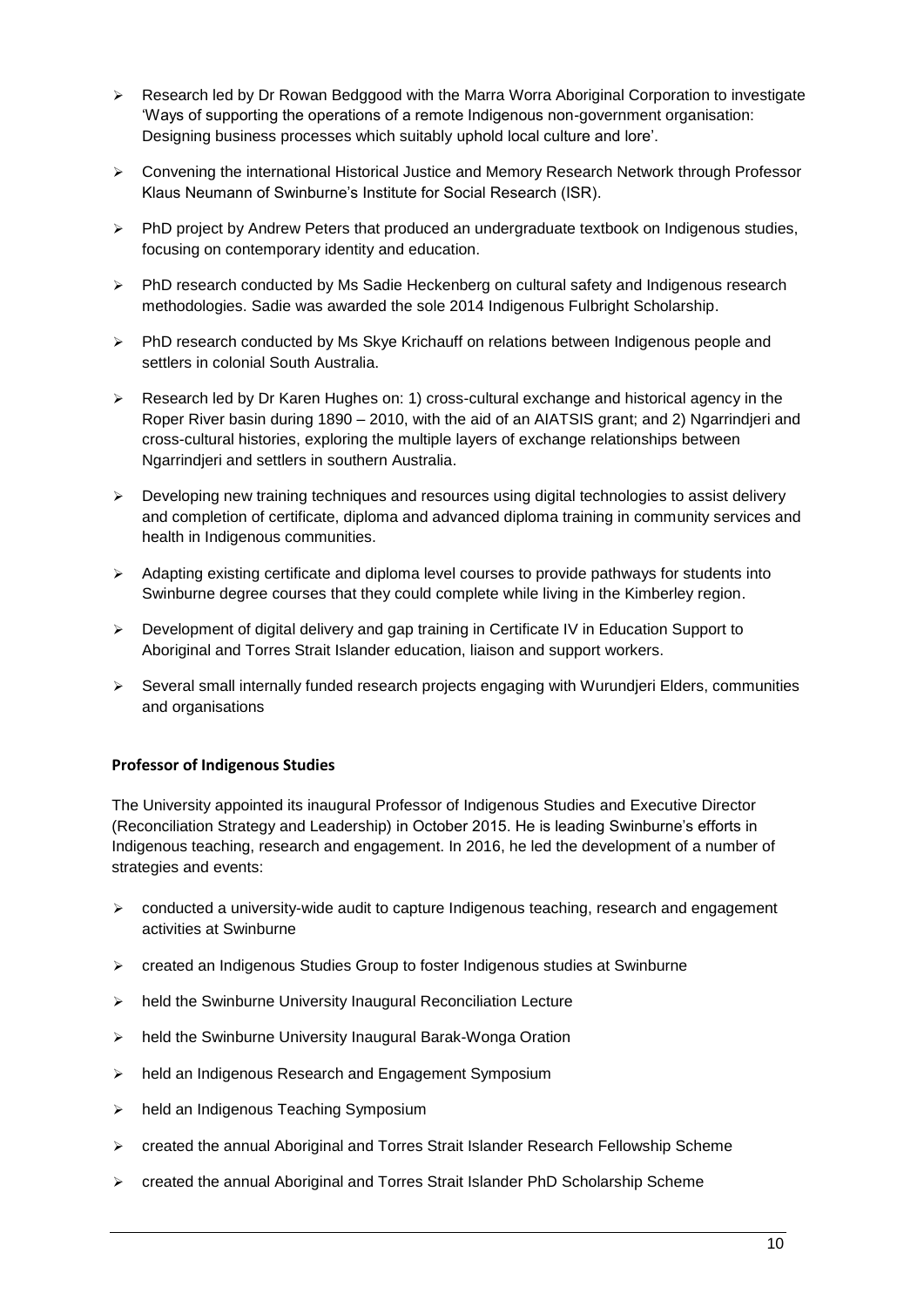$\geq$  In 2016, worked with Human Resources to develop a compulsory online Indigenous cultural competency unit required to be undertaken by all Swinburne staff.

## **Other**

The University provides cultural recognition through staff, student and organisational participation in cultural activities including the Day of Healing, Reconciliation Week and NAIDOC Week. Through involvement in these and other events, Swinburne students and staff become more aware of traditional and contemporary Indigenous concerns, and it is hoped that this heightened awareness will build mutual respect for Indigenous culture and heritage – and a growing respect for the ongoing role of Indigenous communities in Australia today.

The adoption of the *Reconciliation Action Plan* and the implementation of the University's *Indigenous Employment Strategy* means that managers throughout Swinburne are encouraged to employ Indigenous staff in mainstream positions, including in teaching positions. An important by-product of an increasing Indigenous teaching presence should be elevated student awareness of Indigenous cultures and issues, across the disciplines, in both vocational education and higher education.

# **Section 2 Expenditure of Indigenous Support Program Grant**

See Financial Acquittal provided at the end of this report.

# **Section 3 Contact Information**

## **University Officer:**

**Christine Hayes Director** Health, Science and Community Programs Swinburne University of Technology Phone: (03) 9210 1139 Email: [chayes@swin.edu.au](mailto:chayes@swin.edu.au)

## **Indigenous Liaison Officer:**

**Lea Jones** Indigenous Liaison Officer Swinburne University of Technology Phone: (03) 9726 6965 E-mail: [ljjones@swin.edu.au](mailto:ljjones@swin.edu.au)

# **Section 4 Publication of the statement**

The 2016 Indigenous Education Statement will be placed on Swinburne's Strategy and Initiatives webpage at:

http://www.swinburne.edu.au/about/our-university/indigenous-matters/education/indigenouseducation-statement/